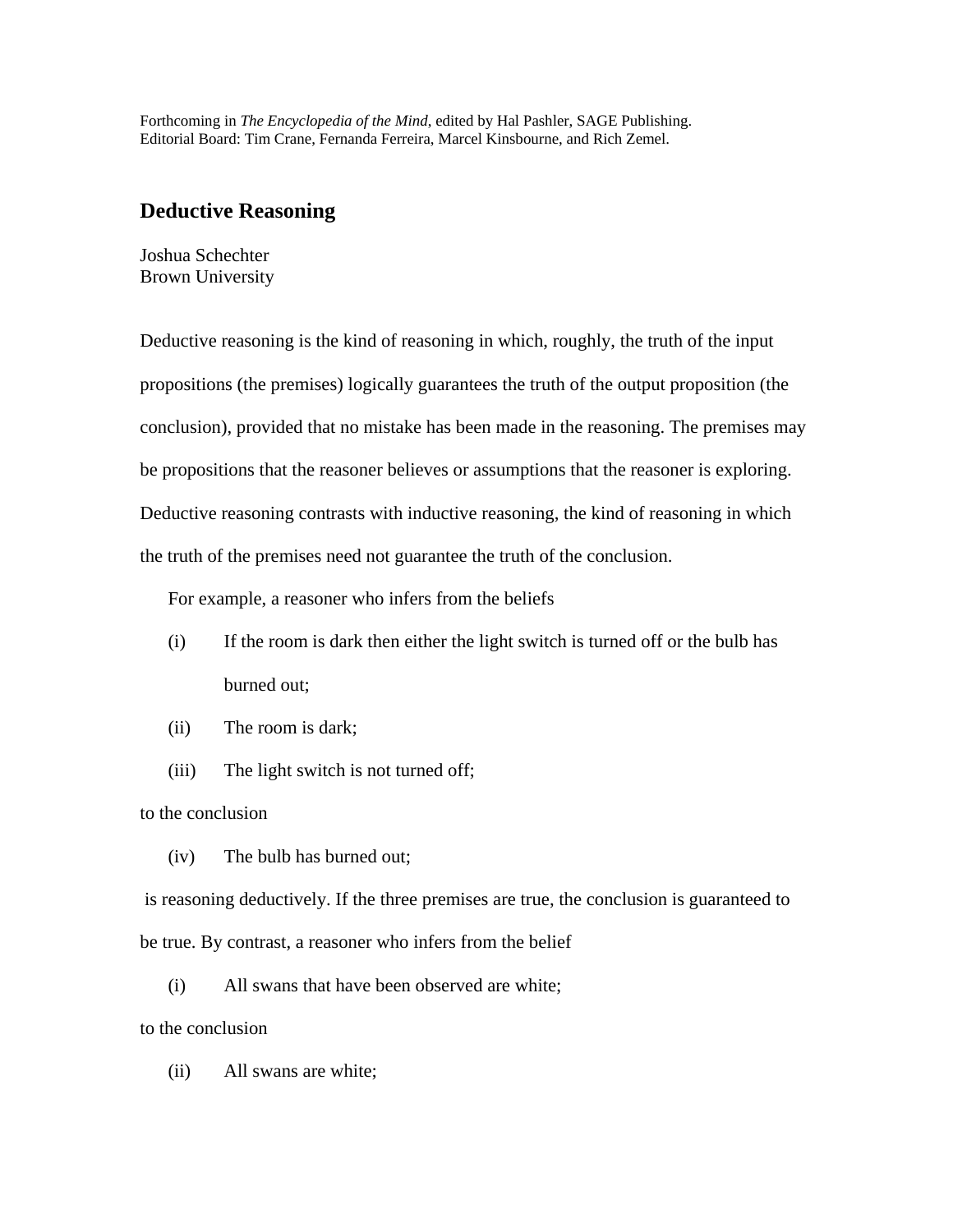is reasoning inductively. The premise provides evidential support for the conclusion, but does not guarantee its truth. It is compatible with the premise that there is an unobserved black swan.

Deductive reasoning has been intensively studied in cognitive science, psychology, and philosophy. There are many important debates concerning the nature of deductive reasoning. This entry surveys three topics – the relationship between deductive reasoning and logic, the main psychological models of deductive reasoning, and the epistemology of deductive reasoning.

#### **Deductive Reasoning and Logic**

Deductive reasoning should be distinguished from logic. Deductive reasoning is a psychological process. In contrast, logic does not describe a psychological process. Logic is the abstract theory of the logical consequence relation, the relation that specifies what follows from what.

 While logic does not provide a descriptive theory of reasoning, it is widely accepted that there is a normative connection between logic and reasoning. Yet, it has proved difficult to precisely articulate this connection. On a simple proposal, reasoners ought to infer the logical consequences of their beliefs and ought not to hold logically inconsistent beliefs. However, Gilbert Harman and others have provided several arguments against this proposal. For example, in some cases, when reasoners recognize that an implausible claim follows from their beliefs, they should not believe the claim but instead give up one of their antecedent beliefs. Harman further claims that there is no distinctive tie between logic and reasoning. This claim, however, is not widely endorsed.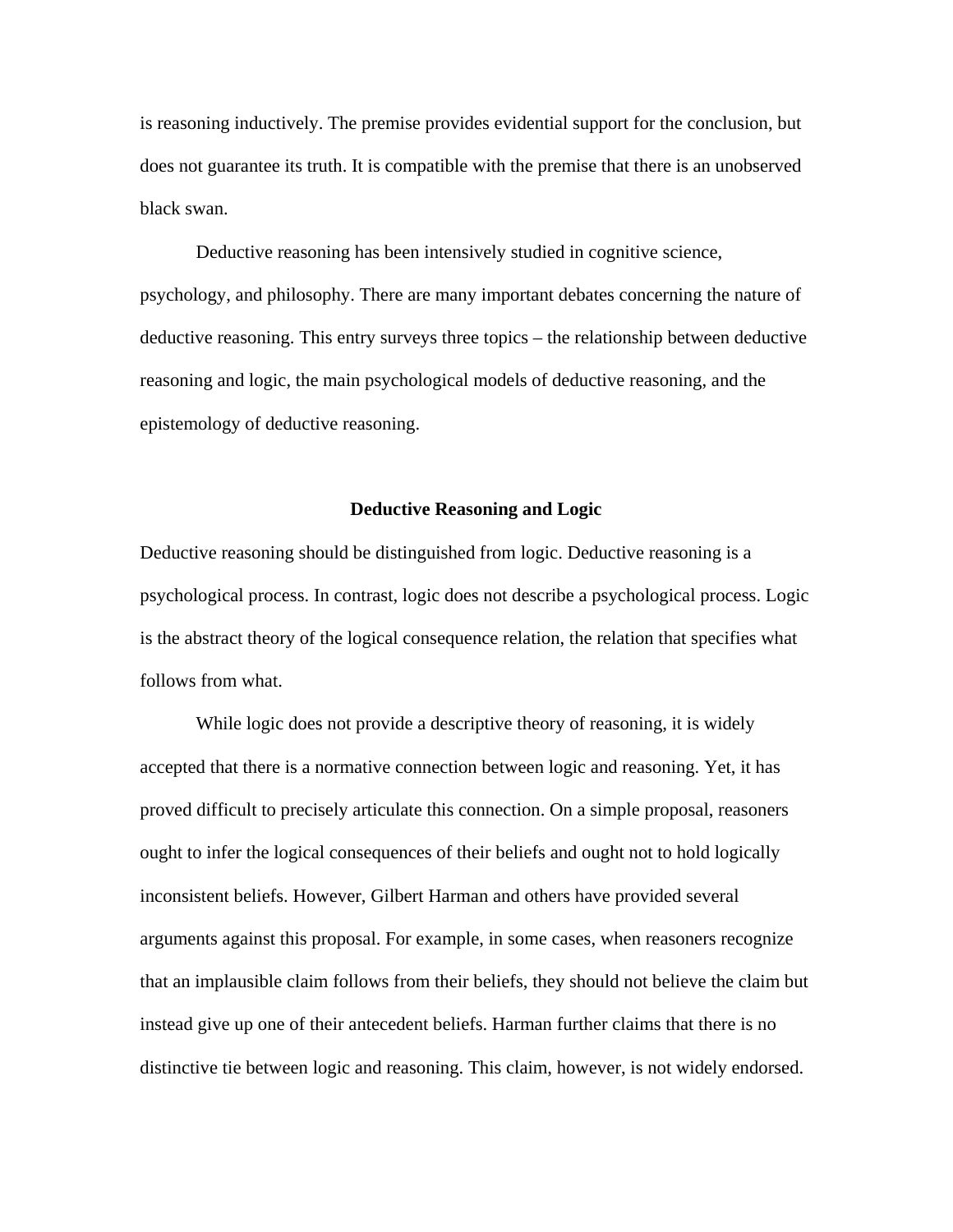Despite the difficulties of precisely articulating the connection between logic and reasoning, the idea that logic provides a normative standard for reasoning is widely accepted.

#### **The Cognitive Psychology of Deductive Reasoning**

# **Sources of Evidence**

The psychological study of deductive reasoning has largely focused on investigating its algorithmic underpinnings. Experimental evidence has come from the performance of subjects, typically undergraduate students, on specific reasoning tasks. In one experimental paradigm, subjects are presented with premises and asked to indicate whether a proposed conclusion follows. In a related paradigm, subjects are presented with premises and asked to generate a conclusion that follows, if one exists.

A notable finding of this research is that subjects are highly prone to errors in evaluating the validity of arguments. For example, a meta-analysis carried out by Walter Schroyens, Walter Schacken, and Géry D'Ydewalle of 65 studies on conditional reasoning found that while 97% of subjects correctly evaluated Modus Ponens inferences (if p then q, p, therefore q) as valid, only 72% correctly evaluated Modus Tollens inferences (if p then q, not-q, therefore not-p) as valid. Worse still, 63% incorrectly identified instances of the fallacy of Affirming the Consequent (if p then q, q, therefore p) as valid and 55% incorrectly identified instances of the fallacy of Denying the Antecedent (if p then q, not-p, therefore not-q) as valid. This research has also uncovered several content effects that influence subjects' responses. For example, subjects are more likely to mistakenly identify an invalid argument as valid if its conclusion is believable.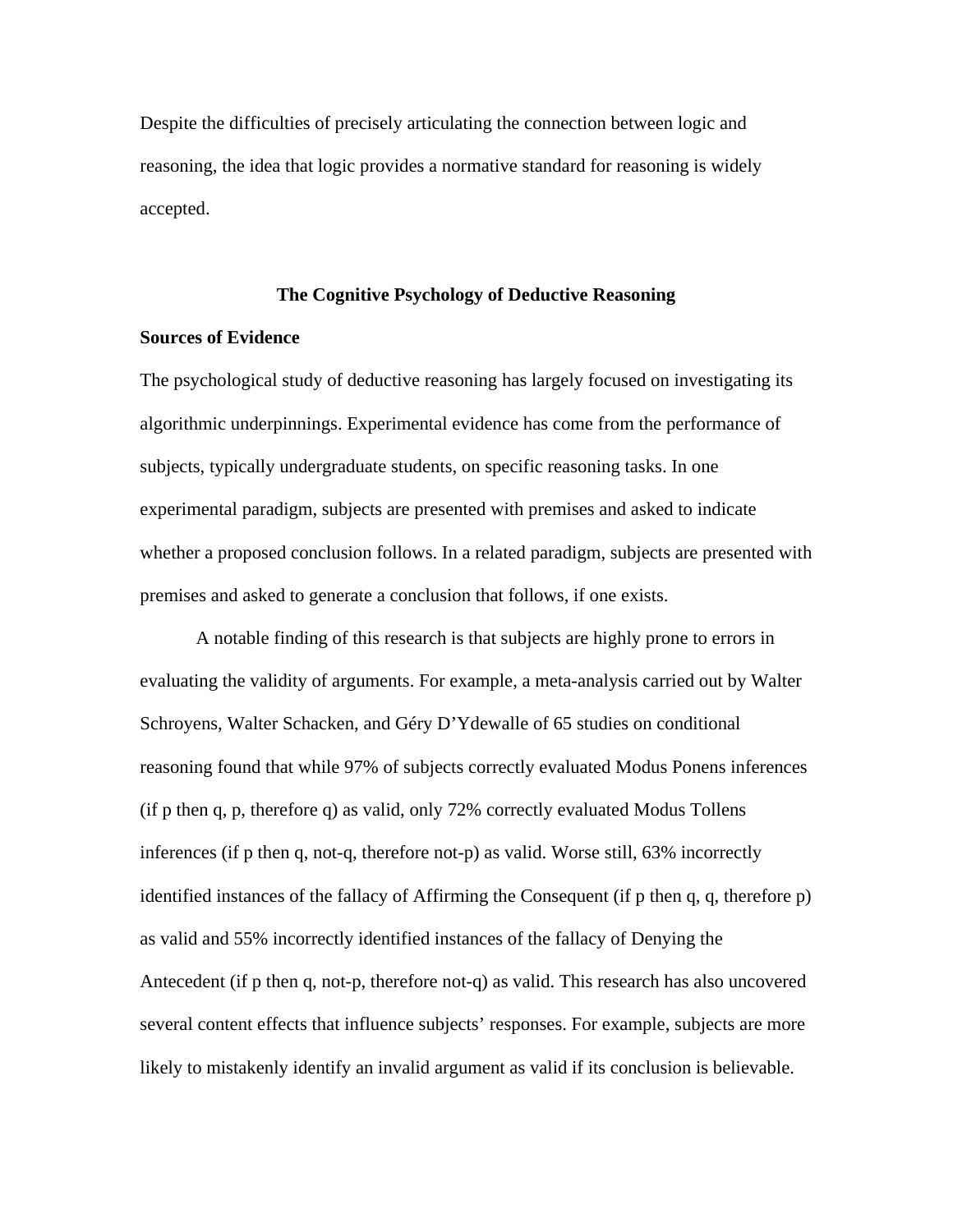Another important source of evidence comes from the Wason selection task, a paradigm developed by Peter Wason. In a typical experiment, subjects are shown four cards and told that each card has a letter on one side and a numeral on the other. The visible sides of the cards show D, K, 3, and 7, respectively. Subjects are presented with the conditional claim: Every card which has a D on one side has a 3 on the other side. Subjects are then asked which cards they need to turn over to determine whether the conditional is true. The correct answer is the D and 7 cards, since the only way to falsify the conditional is for a card to have a D on one side without a 3 on the other. Very few subjects (typically around 10%) select these two cards.

Interestingly, subjects perform much better on variants of this task. In an experiment carried out by Richard Griggs and James Cox, subjects are told to imagine that they are police officers observing people in a bar. They are shown four cards each representing a person at a table, with the person's age on one side and the person's beverage on the other. The visible sides show "drinking a beer," "drinking a coke," "16 years of age," and "22 years of age." Subjects are presented with the rule: If a person is drinking beer, then the person must be over 19 years of age. Subjects are then asked which cards they need to turn over to determine whether the rule is being violated. Most subjects (74%) correctly select the "drinking a beer" and "16 years of age" cards.

Many variants of the Wason selection task have been investigated. Subjects do better in certain variants than others. It is controversial how these cases should be distinguished. Apparently minor changes in wording can have a significant impact. To a first approximation, however, subjects perform better on variants involving "realistic"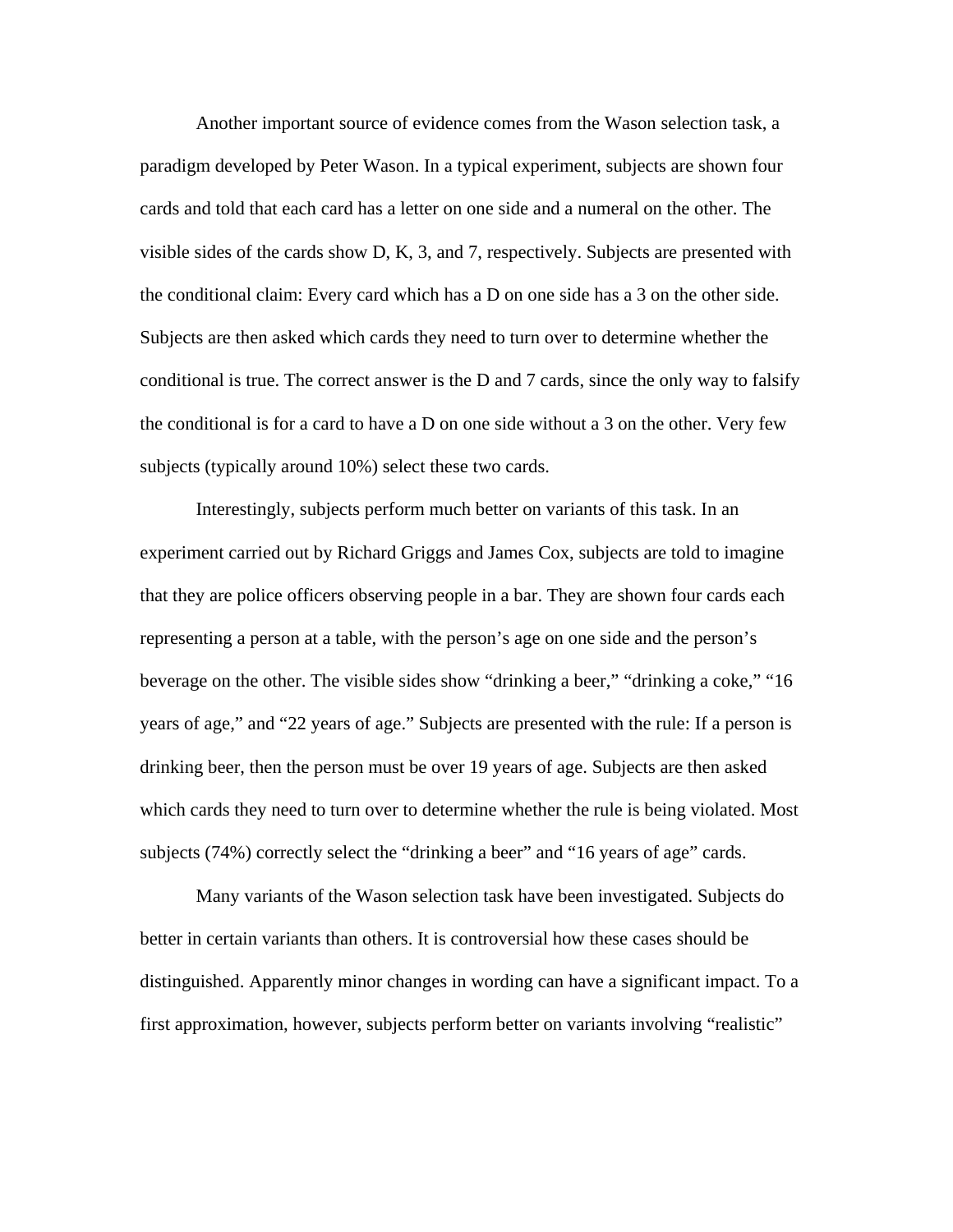rather than abstract contents and on variants that involve permissions or obligations rather than descriptive conditionals.

The data concerning errors made in deductive reasoning provide the principal way of testing psychological theories of deductive reasoning.

# **Mental Logic**

There are two main rival psychological theories of deductive reasoning – the mental logic theory and the mental models theory. Versions of the mental logic theory have been championed by Martin Braine and David O'Brien and by Lance Rips, among others. The central claims of this theory are as follows: Human reasoning makes use of mental representations that resemble the sentences of natural language. In deductive reasoning, reasoners manipulate these representations by applying syntactic rules of inference that resemble the rules of logic.

Versions of the mental logic theory differ over exactly which rules are employed in deductive reasoning. Typically, however, they claim that the rules resemble the rules that appear in natural deduction formulations of formal logic. Some of these rules involve the use of suppositions. For example, the rule of Reductio ad Absurdum states that if supposing that p leads to an absurdity, then one can conclude that not-p.

Mental logic theories explain errors in deductive reasoning tasks by appealing both to the difficulty of applying particular rules and to the need to apply multiple rules in particular tasks. For instance, such theories typically claim that it is more difficult to identify Modus Tollens as valid (compared to Modus Ponens) because there is no mental rule corresponding to Modus Tollens. Reasoners must rely on multiple rules (Modus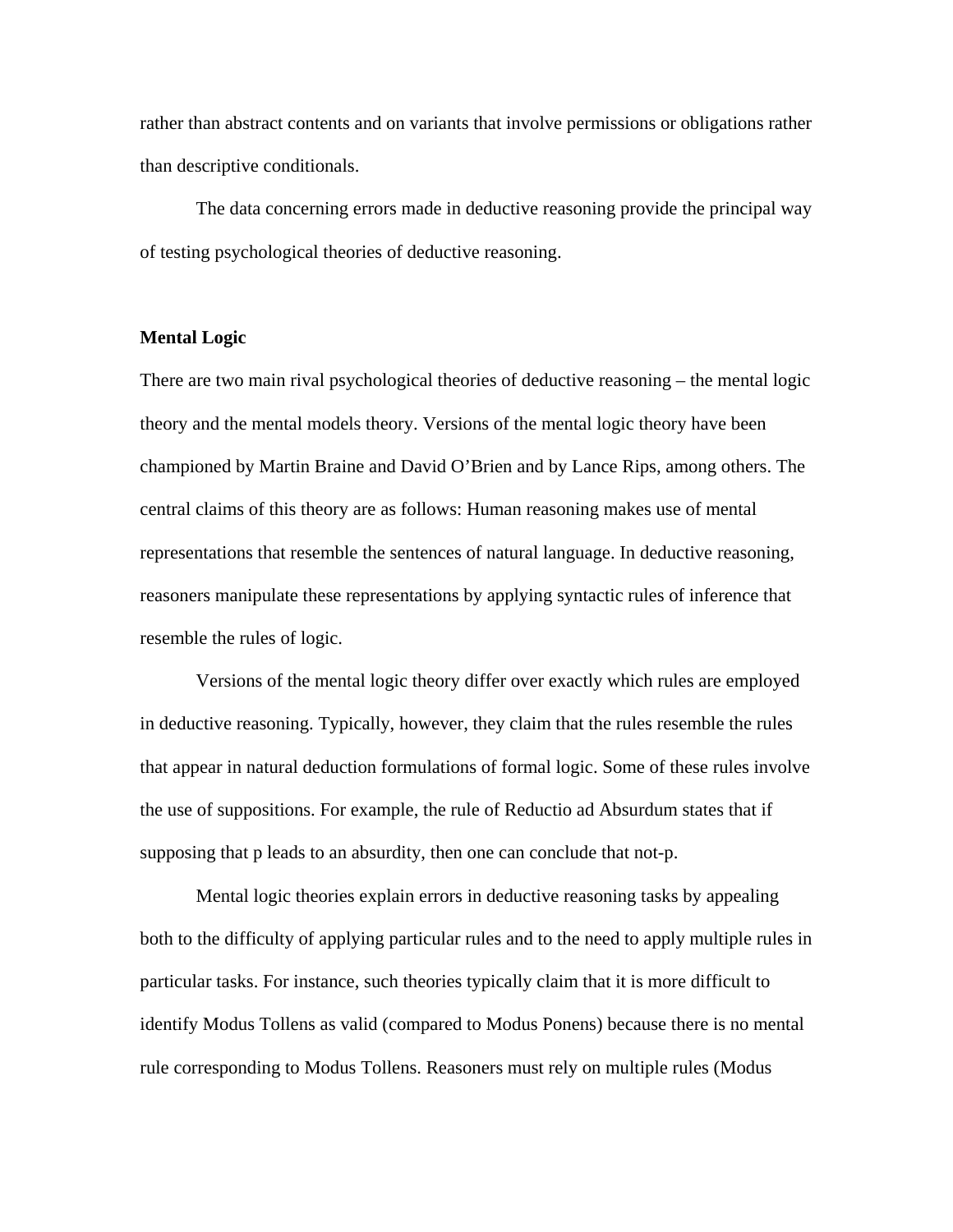Ponens and Reductio) to derive its validity. Mental logic theories do not directly explain the effects of content on reasoning. Such effects are typically explained by appeal to additional cognitive processes.

# **Mental Models**

The mental models theory has been championed by Philip Johnson-Laird and his collaborators. On this view, deductive reasoning involves diagrammatic rather than language-like representations. In an inference, reasoners construct models that represent the possible states of the world compatible with the premises. They then formulate a putative conclusion that is relevant and informative. Finally, they test this conclusion to make sure that the models do not provide a counterexample to it.

 For example, the conditional premise, if p then q, can be exhaustively represented with the following three models, each specifying a possible state of the world consistent with the premise:

 p q not-p q not-p not-q

The mental models theory claims that, to save working memory, reasoners do not typically exhaustively represent the information provided by the premises. An initial mental representation of the conditional might instead be:

- $[p]$  q
- …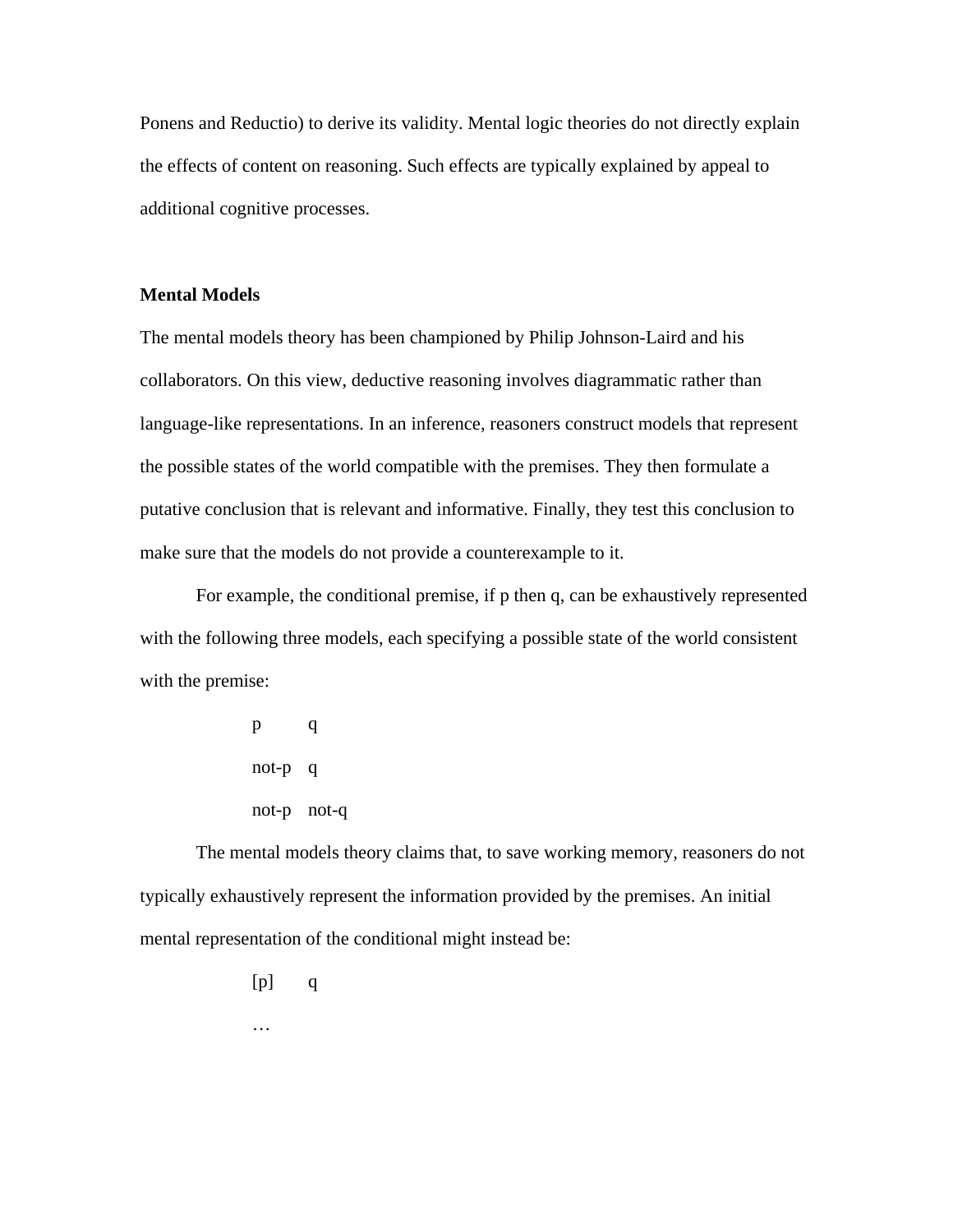The square brackets indicate that the first model is the only model in which p is true. The ellipsis indicates that there may be additional models beyond those explicitly represented.

In a Modus Ponens inference, the initial mental representation of the premise that if p then q is combined with the representation of the premise that p. This eliminates the implicit non-p models represented by the ellipsis. The result is the single model:

p q

Since this is a model in which q is true, there are no models that provide counterexamples to q. This yields the information that q follows from the premises.

 The mental models theory explains errors in deductive reasoning tasks by appealing to the difficulty of reasoning with multiple models. For example, it is more difficult to identify Modus Tollens as valid (compared to Modus Ponens) because Modus Tollens cannot be shown to be valid using the initial mental representation of the conditional premise. Rather, it requires "fleshing out" the initial mental representation of the conditional premise into the exhaustive representation, and combining this with the information that not-q. The combination eliminates the first two models, leaving the single model:

# not-p not-q

This is a model of not-p, and so yields the information that not-p follows from the premises. This process is more complicated than the process for Modus Ponens, thus explaining the greater difficulty of identifying Modus Tollens as valid.

The mental model theory can also explain certain content effects. For example, the bias in favor of believable conclusions is explained by the lack of motivation subjects have to search for counterexamples to believable claims.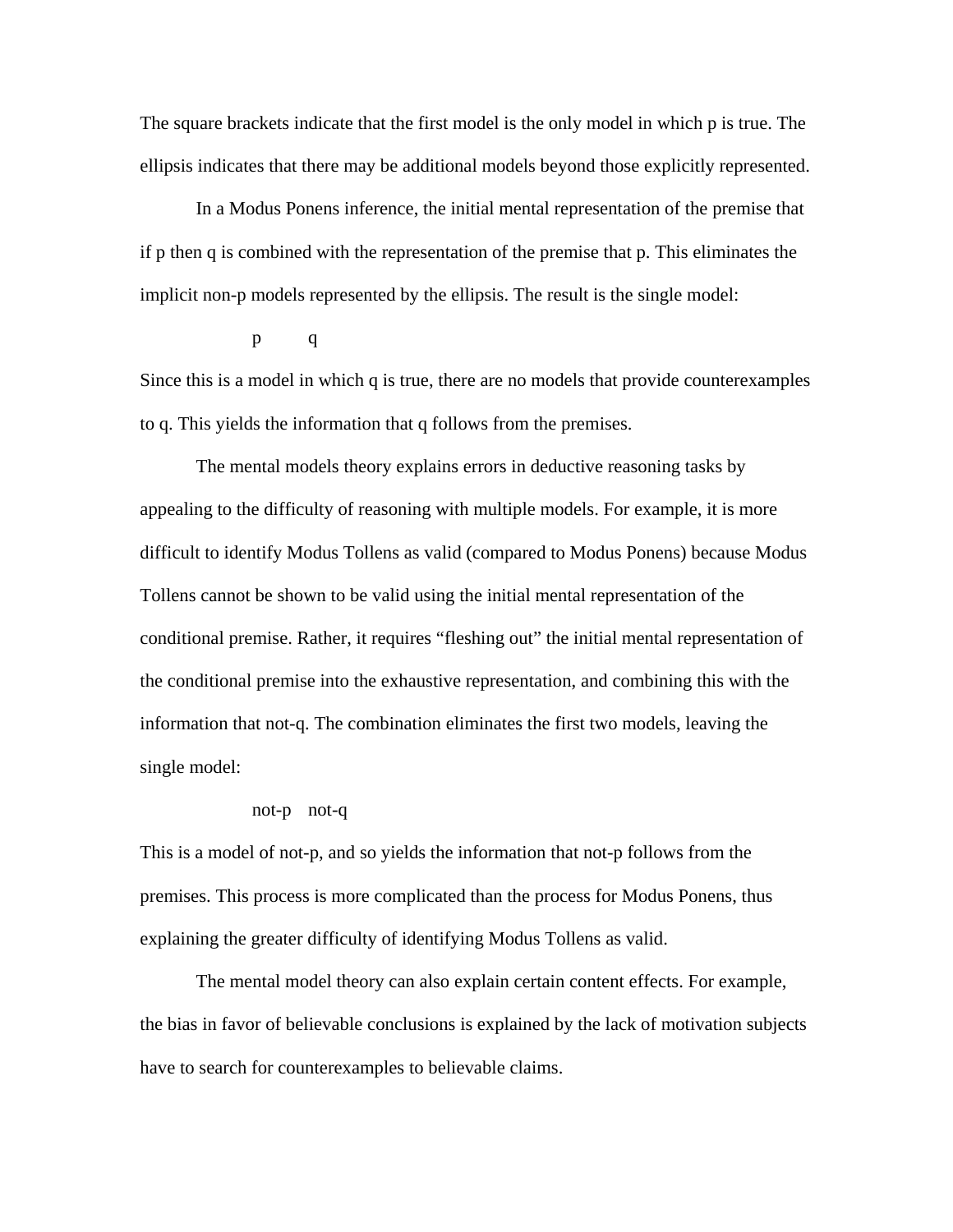# **Alternative Views**

While the mental rules and mental models theories have many differences, they both claim that the cognitive mechanism for deductive reasoning is a general-purpose reasoning mechanism central to reasoning and problem solving. There are several alternative views that deny this claim. One view is that humans do not possess a generalpurpose mechanism for deductive reasoning, but rather a different kind of generalpurpose reasoning mechanism, for example one devoted to probabilistic or explanatory reasoning.

 A different view is that humans lack general-purpose reasoning mechanisms (or that such mechanisms are not central to reasoning) but instead employ many specialpurpose reasoning mechanisms. This view is often motivated by the performance of subjects in the Wason selection task. The idea is that the greater success of subjects in certain variants of the task is explained by the presence of a special-purpose reasoning mechanism. Patricia Cheng and Keith Holyoak have argued that humans make use of pragmatic reasoning schemas, sets of learned context-sensitive rules tied to particular goals. For example, they argue that we possess rules for reasoning about permissions and obligations. Leda Cosmides has argued that humans possess an innate special-purpose cognitive module for detecting cheating in social exchanges. On both of these views, general-purpose reasoning mechanisms do not play an important role in cognition.

# **Dual Process Theories**

A common view among psychologists is that humans have two reasoning systems. System 1 is a relatively fast, cognitively undemanding, automatic reasoning system.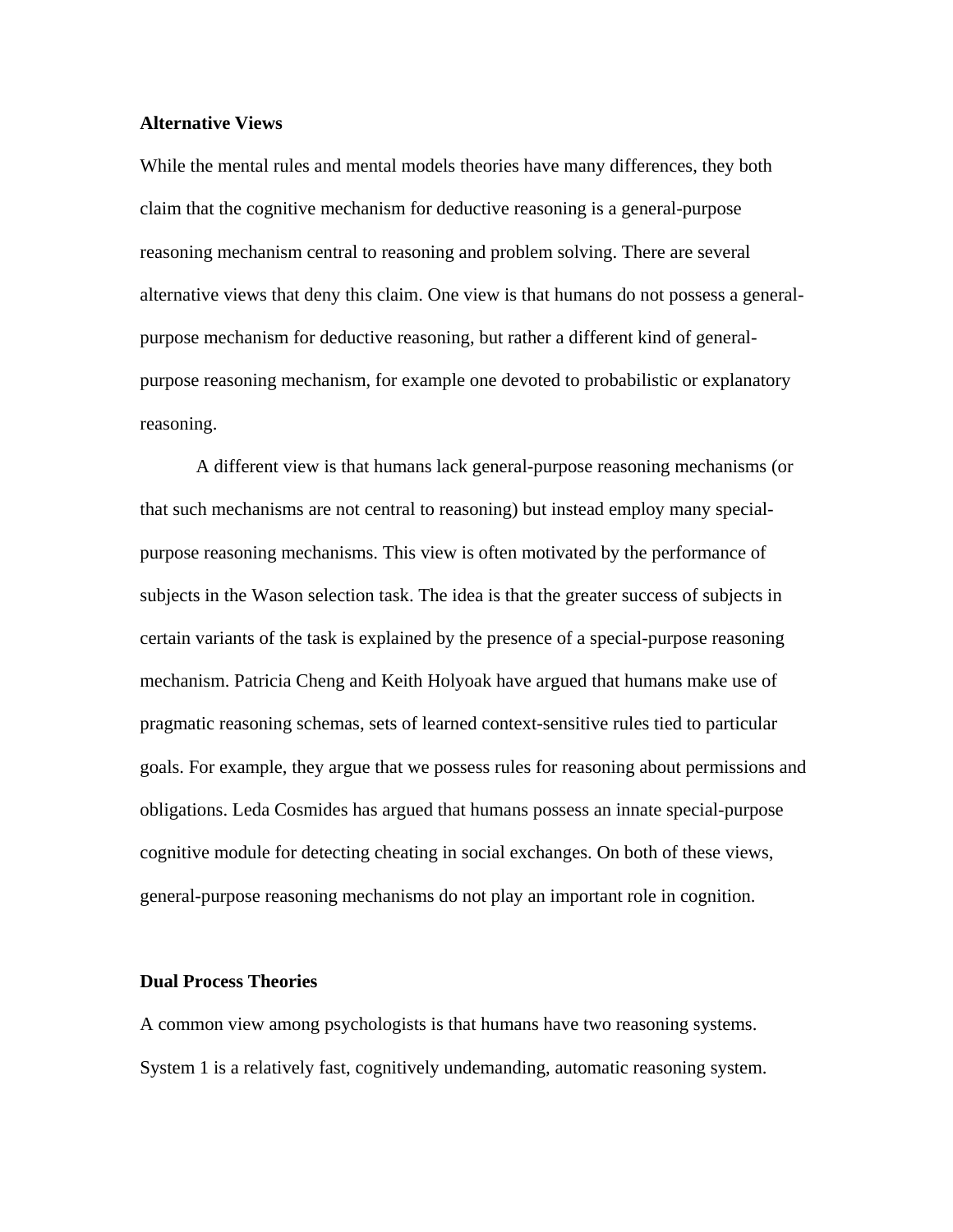System 2 is a relatively slow, cognitively demanding, deliberate reasoning system. Versions of this theory differ in how the two systems should be distinguished and how they interact with one another. The cognitive mechanism for deductive reasoning is presumably a part of System 2.

# **The Epistemology of Deductive Reasoning**

A central topic in epistemology concerns the nature of justified belief (roughly, reasonable or rational belief). Competently performed deductive inferences typically preserve justification. For example, if a thinker forms a belief via a Modus Ponens inference applied to justified beliefs, the resulting belief will typically also be justified. This raises the question of why competent deductive reasoning preserves justification. This is not a skeptical worry about whether justification is preserved but rather an explanatory question about why deductive inference has this positive normative status.

There are several different theories of why deductive reasoning preserves justification. On one view, the explanation is that competent deduction is a reliable cognitive process. If the premises are true, the conclusion is guaranteed also to be true. This is a version of reliabilism, a view developed by Alvin Goldman. Reliabilism states that a thinker is justified in holding a belief if it is the output of a cognitive process that either (i) does not depend on any input beliefs and tends to yield truths or (ii) depends on input beliefs and tends to yield truths when the input beliefs are true.

Reliabilism faces several problems. For instance, it has difficulty explaining why thinkers who are unreliable through no fault of their own – perhaps because they are being fed misleading experiences by René Descartes' imagined evil demon – can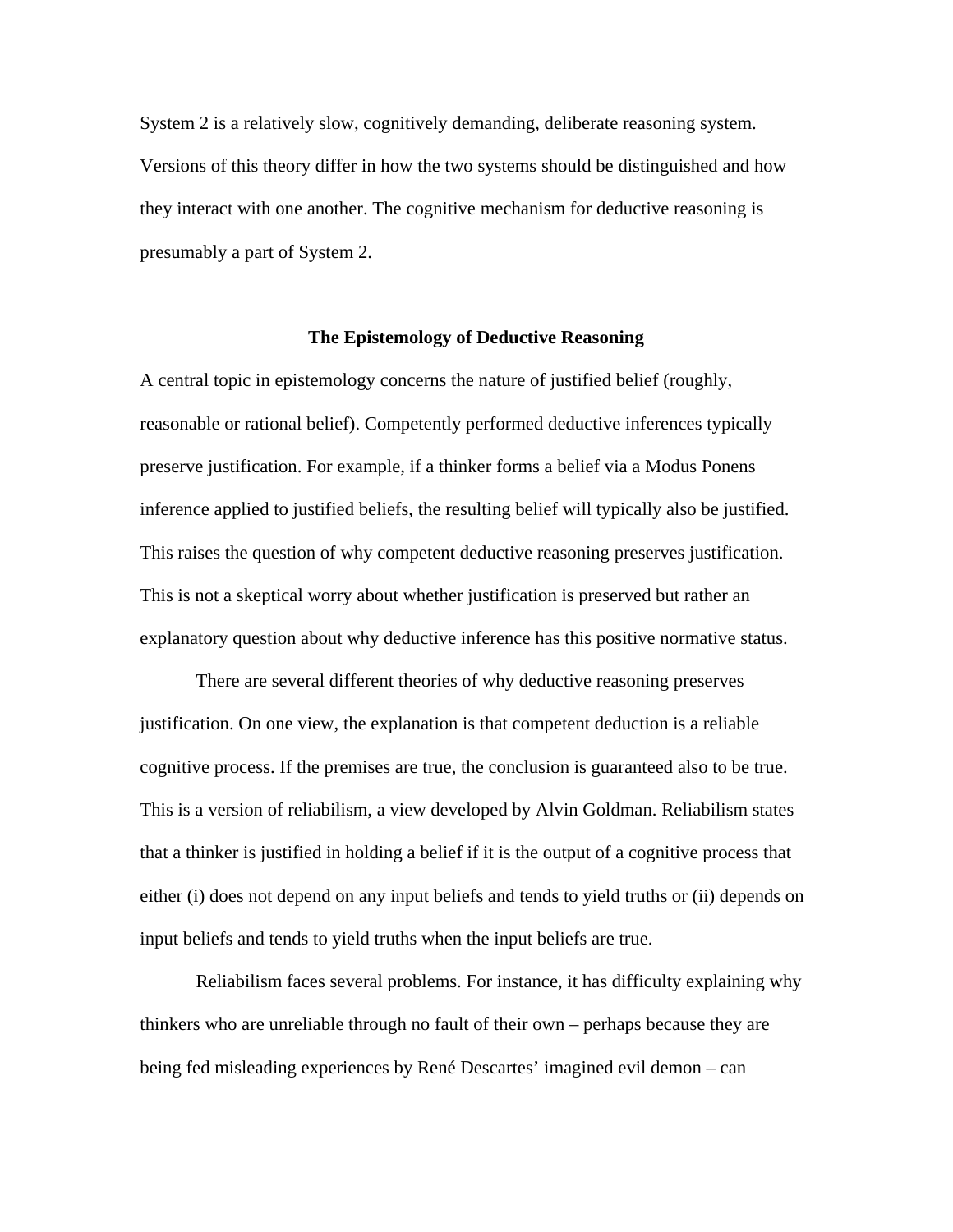nevertheless be justified in many of their beliefs. A second problem is that there are reliable deductive inferences that do not preserve justification. For example, inferring the conclusion of a complicated proof directly from its premises would not yield a justified belief. To have a justified belief, one must be aware of the proof. These examples suggest that reliabilism has difficulty capturing the intuitive connection between having a justified belief and being a responsible thinker.

A second view is that a pattern of reasoning only preserves justification if the relevant thinker has an appreciation of the fact that the pattern is truth-conducive. Versions of this view differ on the nature of this appreciation. On one version, thinkers have an empirically justified belief that the pattern preserves truth. On another version, thinkers instead have an a priori justified belief. (This belief may be generated by an a priori faculty of intuition or rational insight.) One difficulty facing this view is that young children can have justified beliefs arrived at by deduction even though they are not sophisticated enough to appreciate that their pattern of reasoning is truth-conducive. A second difficulty is that this view is prone to regress worries. For example, if the belief that deductive reasoning is truth-conducive plays an inferential role, presumably the thinker also must appreciate the fact that this more complex inference is truth-conducive, thus launching a regress.

A third view connects justification with the nature of concepts. Versions of this view have been endorsed by Paul Boghossian and Christopher Peacocke, among others. This view involves two main ideas. The first idea is that to possess certain logical concepts, thinkers must employ particular deductive rules. For example, to possess the concept of the conditional, thinkers must employ the rule Modus Ponens. The second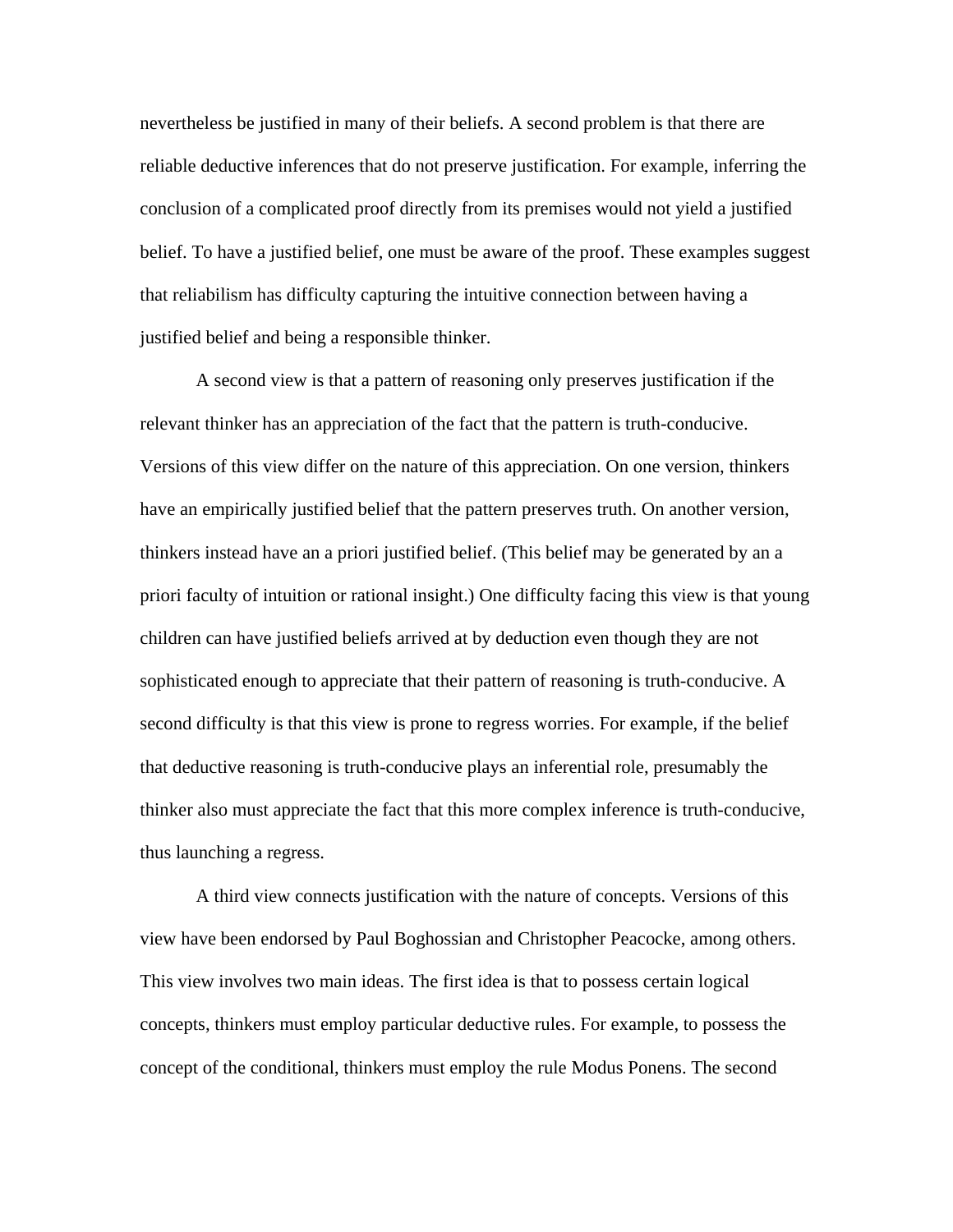idea is that any rule that is constitutive of a genuine logical concept preserves justification. This view also faces several difficulties. The claim that possessing logical concepts requires employing particular deductive rules is contentious. Putting this worry aside, it is plausible that not every concept has justification-preserving constitutive rules. It is difficult to provide a principled distinction between concepts that have justificationpreserving constitutive rules and those that do not. Finally, this view does not easily generalize to explain why inductive reasoning can preserve justification. Since there is presumably a unified account of inferential justification, this poses a problem for the view.

There are many other views of epistemic justification. The correct account of the epistemology of deductive reasoning is a matter of ongoing research.

*See also* Inductive Reasoning; Knowledge, Philosophical Perspectives; Logic and Its Relation to Language; Thinking

# **Further Readings**

BonJour, L. (1998). *In defense of pure reason*. Cambridge: Cambridge University Press.

- Boghossian, P. (2003). Blind reasoning. *Proceedings of the Aristotelian Society, Supplementary Volume*, 77, 225–248.
- Evans, J., Newstead, S. & Byrne, R. (1993). *Human reasoning.* Hillsdale: Lawrence Earlbaum.
- Harman, G. (1986). *Change in view: Principles of reasoning*. Cambridge, MA: The MIT Press.